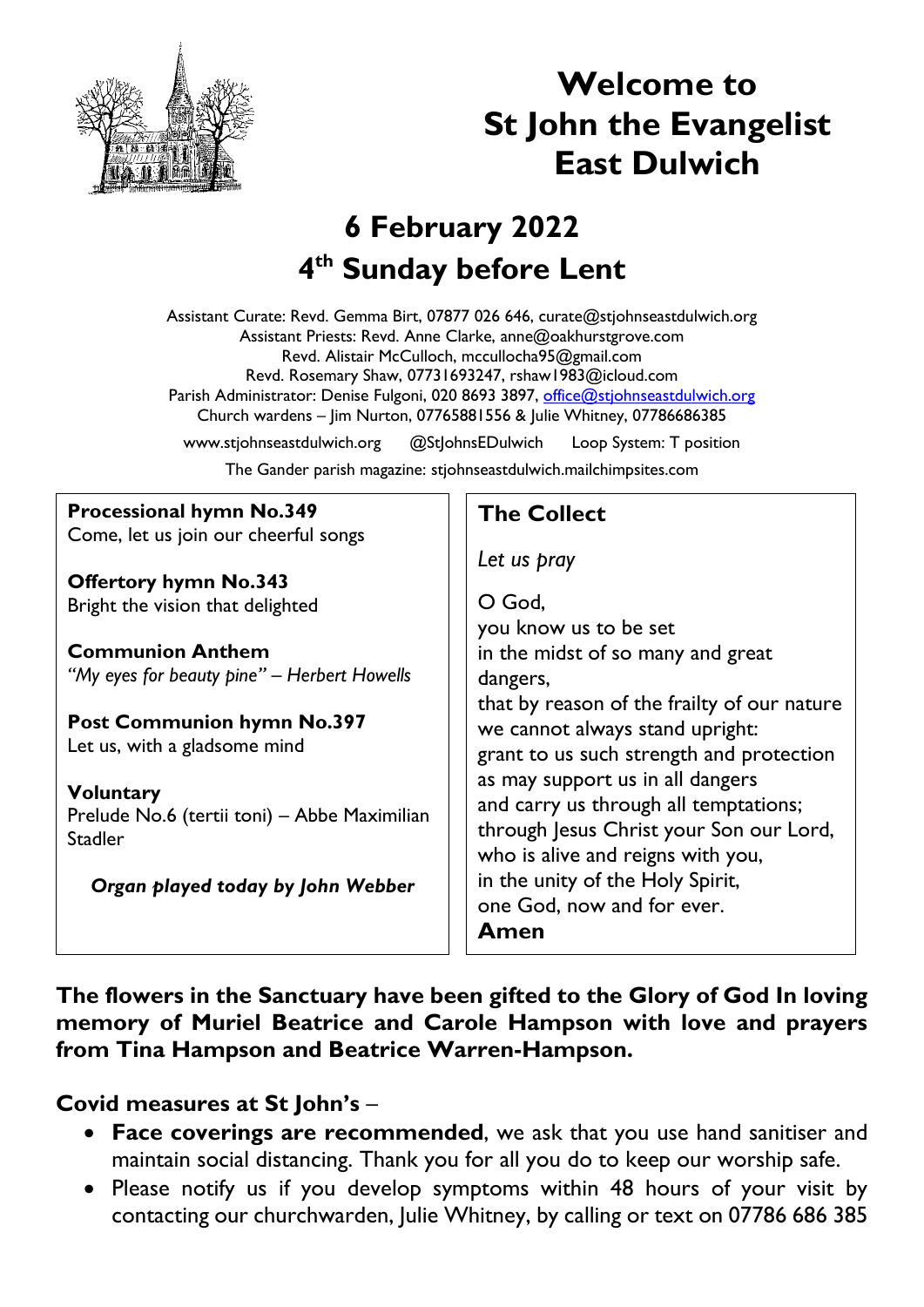## **Old Testament – Isaiah 6.1-8**

In the year that King Uzziah died, I saw the Lord sitting on a throne, high and lofty; and the hem of his robe filled the temple. Seraphs were in attendance above him; each had six wings: with two they covered their faces, and with two they covered their feet, and with two they flew. And one called to another and said: 'Holy, holy, holy is the Lord of hosts; the whole earth is full of his glory.' The pivots on the thresholds shook at the voices of those who called, and the house filled with smoke. And I said: 'Woe is me! I am lost, for I am a man of unclean lips, and I live among a people of unclean lips; yet my eyes have seen the King, the Lord of hosts!' Then one of the seraphs flew to me, holding a live coal that had been taken from the altar with a pair of tongs. The seraph touched my mouth with it and said: 'Now that this has touched your lips, your guilt has departed and your sin is blotted out.' Then I heard the voice of the Lord saying, 'Whom shall I send, and who will go for us?' And I said, 'Here am I; send me!'

This is the Word of the Lord. **Thanks be to God.**

**Psalm 138 R/ Great is the glory of the Lord.** *(8am mass only)*

## **Hear the Gospel of our Lord Jesus Christ according to Luke 5.1-11**

Once while Jesus was standing beside the lake of Gennesaret, and the crowd was pressing in on him to hear the word of God, he saw two boats there at the shore of the lake; the fishermen had gone out of them and were washing their nets. He got into one of the boats, the one belonging to Simon, and asked him to put out a little way from the shore. Then he sat down and taught the crowds from the boat. When he had finished speaking, he said to Simon, 'Put out into the deep water and let down your nets for a catch.' Simon answered, 'Master, we have worked all night long but have caught nothing. Yet if you say so, I will let down the nets.' When they had done this, they caught so many fish that their nets were beginning to break. So they signalled to their partners in the other boat to come and help them. And they came and filled both boats, so that they began to sink. But when Simon Peter saw it, he fell down at Jesus' knees, saying, 'Go away from me, Lord, for I am a sinful man!' For he and all who were with him were amazed at the catch of fish that they had taken; and so also were lames and John, sons of Zebedee, who were partners with Simon. Then Jesus said to Simon, 'Do not be afraid; from now on you will be catching people.' When they had brought their boats to shore, they left everything and followed him.

This is the Gospel of the Lord. **Praise to you, O Christ**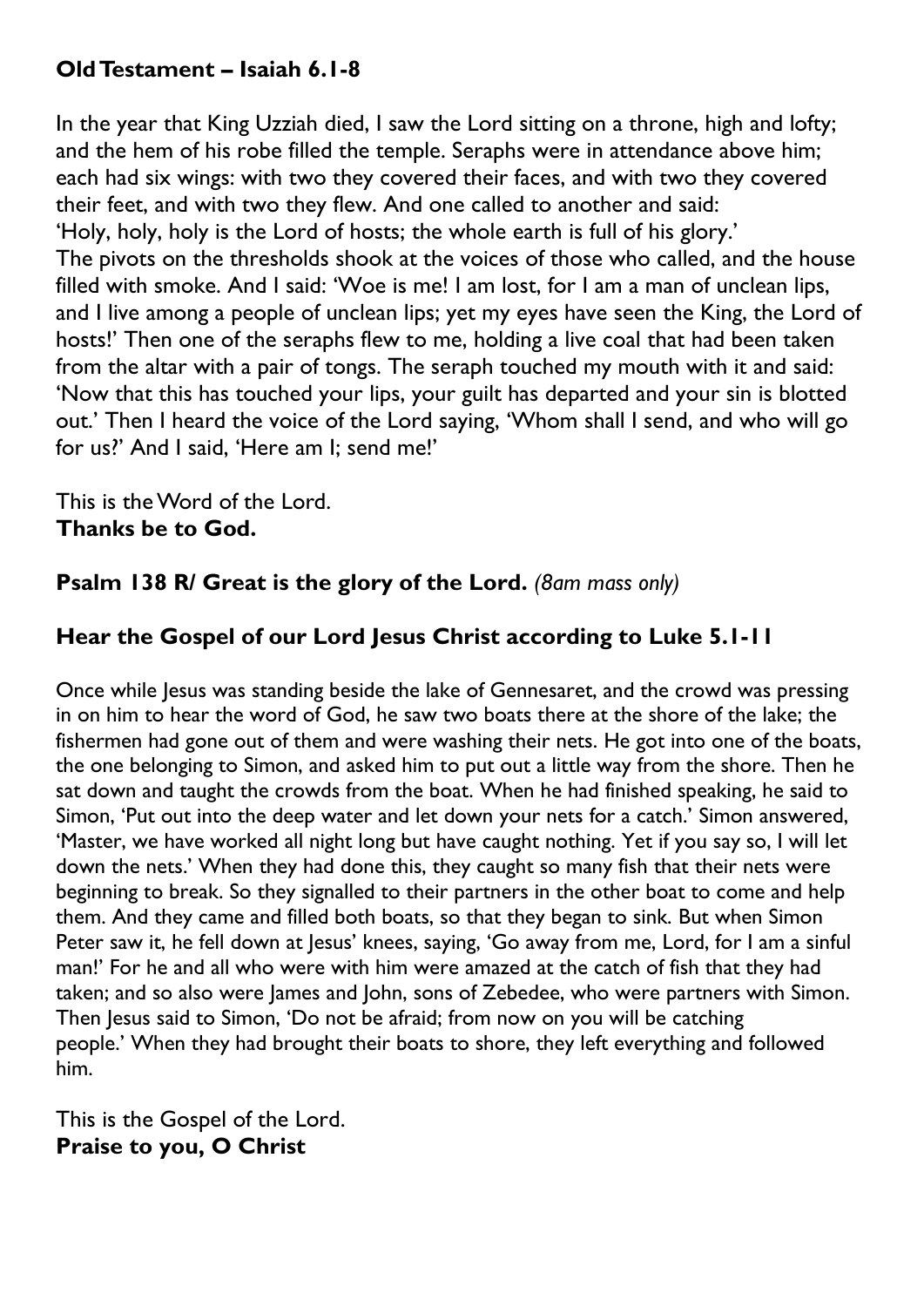# **Notices**

**Please note**: Revd Gill is on a mini sabbatical from 31/01/22 to 20/03/22 and will not be available during this time.

### **Contact details in Gill's absence:**

Revd Gemma Birt will be the first point of contact for pastoral matters, funerals and church services, working with the rest of our clergy team.

For other matters, please contact our churchwardens, Jim Nurton or Julie Whitney, or our Parish Administrator, Denise Fulgoni.

If you have a Safeguarding concern, please get in touch with Mary Dawson, or the Diocesan Safeguarding Adviser, Pamela Chisholm.

All contact details can be found on the weekly pew sheet, or on the "Contact Us" page of our website.

**Note -** The family of Tony La Mothe would like to thank members of the congregation for their condolences. There will be a Requiem Mass in church for Tony at 10.30am on Thursday 17th February, followed by an internment at Camberwell New Cemetery, Brenchley Gardens. All are welcome to attend the funeral and the Wake in the Goose Green Centre afterwards. There will be family flowers only. Members of the congregation may wish to make a donation to the Alzheimer's Society or a charity supporting education in the third world as tribute.

**Thursday Mass:** The noon Mass has resumed and will continue weekly (except 17 February). This is a short service, held in the Lady Chapel. Everyone is very welcome to come along.

**Church Flowers 2022 -** You can offer your gift in thanksgiving of a person or an event. Specially labelled gift aid envelopes are available at the back of the church along with flower request forms which include a suggested donation, or you can pay contactless and denote as flowers. If you have any queries, please speak to Revd. Gemma or contact Denise Fulgoni in the parish office.

**Ash Wednesday, 2 March** – Please return your Palm crosses for ashes to be made. Basket at the back of the church for collection.

**Goose Green Coffee Morning –** This week's coffee morning is indoors, with social distancing and ventilation still in place to keep us as safe as possible. Wrapping up warm is still advised! Can you help with some gardening while at the coffee morning? Martin Howell would be very happy with some volunteers. If you would like to be added to the Coffee Morning mailing list or to find out more, please email *[sue.oneill0826@gmail.com](mailto:sue.oneill0826@gmail.com)*

**Lunch Club** – Meeting in the Goose Green Centre at 12.30 pm for a two-course meal followed by tea or coffee (cost £5). If you would like to join us or would like